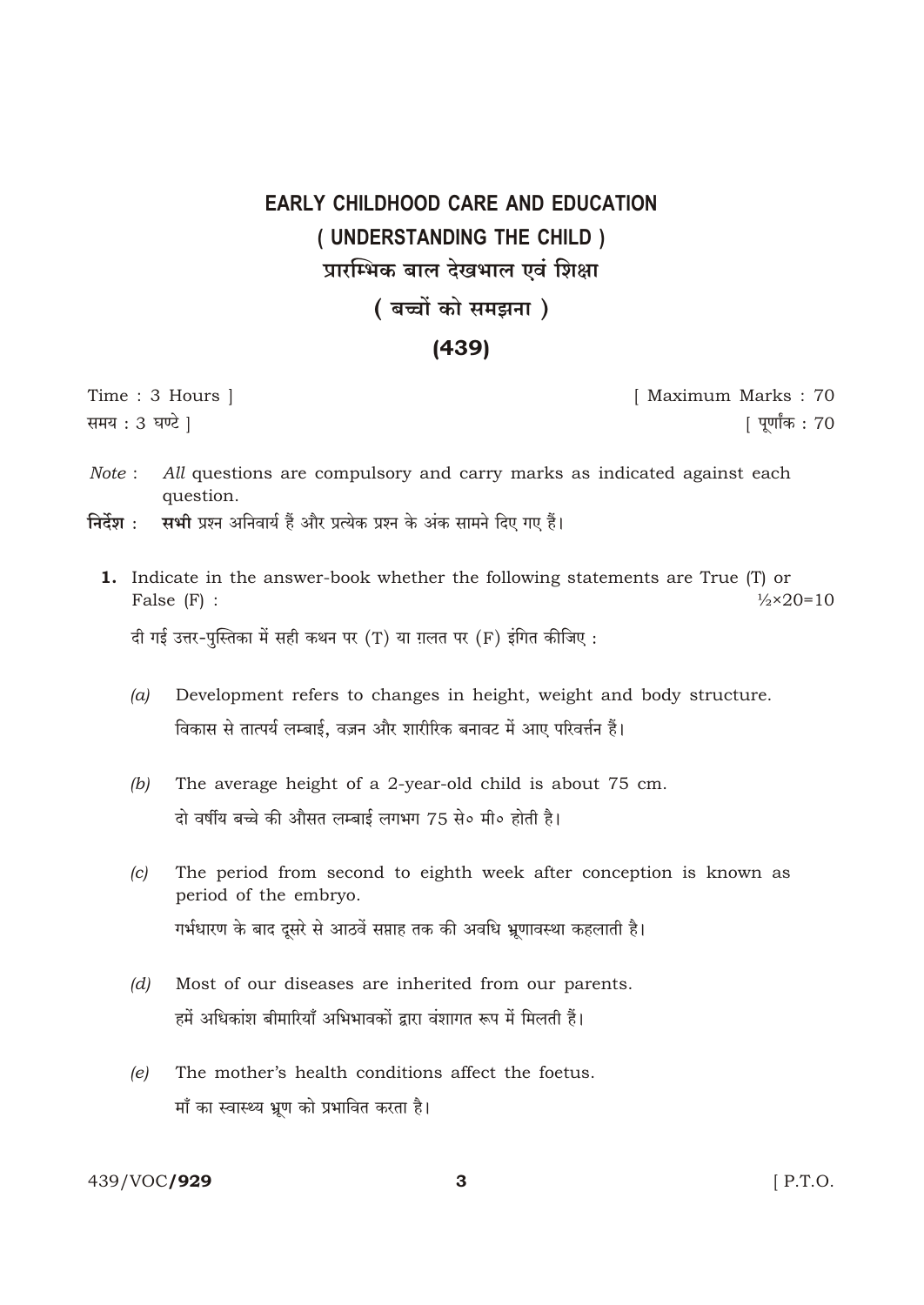- $(f)$ Early development is more critical than later development. प्रारंभिक विकास परवर्त्ती विकास की अपेक्षा अधिक निर्णायक होता है।
- Breast-feeding is best because it delays the chances of conception.  $(g)$ स्तनपान सर्वोत्तम है क्योंकि यह गर्भधारण की संभावना को कम कर देता है।
- The first cry of childbirth helps the lungs of the baby to start functioning.  $(h)$ जन्मोपरांत बच्चे का पहली बार रोना उसके फेफडों को कार्य करने में सहायता प्रदान करता है।
- Physical activities do not help children to develop coordination and  $(i)$ self-confidence. शारीरिक क्रियाकलापों से बच्चों में समन्वय और आत्मविश्वास के विकास में मदद नहीं मिलती है।
- $(i)$ Mary, a 6-year-old child, can climb low trees and dances to music. मैरी, एक छः वर्षीय बच्ची, कम ऊँचाई वाले पेडों पर चढ सकती है और संगीत पर नाचती है।
- $(k)$ Children cannot reverse their thought processes. बच्चे अपनी चिंतन प्रक्रियाओं को उलट नहीं सकते हैं।
- $(l)$ Cognition is related to language development only. संज्ञान सिर्फ भाषा-विकास से ही जुड़ा होता है।
- $(m)$  Acceptance by peer group is a strong source of emotional support. समसमूह द्वारा अपनाया जाना संवेगात्मक समर्थन का प्रबल स्रोत होता है।
- $(n)$ Permissive parents are warm and supporting but do not believe in disciplining their children. अनुज्ञात्मक अभिभावक संवेदनशील और प्रोत्साहक होते हैं लेकिन अपने बच्चों को अनुशासित करने में विश्वास नहीं रखते हैं।
- Food should not be used as a source of reward or punishment for  $\left( 0 \right)$ children. बच्चों के लिए भोजन को पुरस्कार या दंड के तौर पर प्रयोग नहीं किया जाना चाहिए।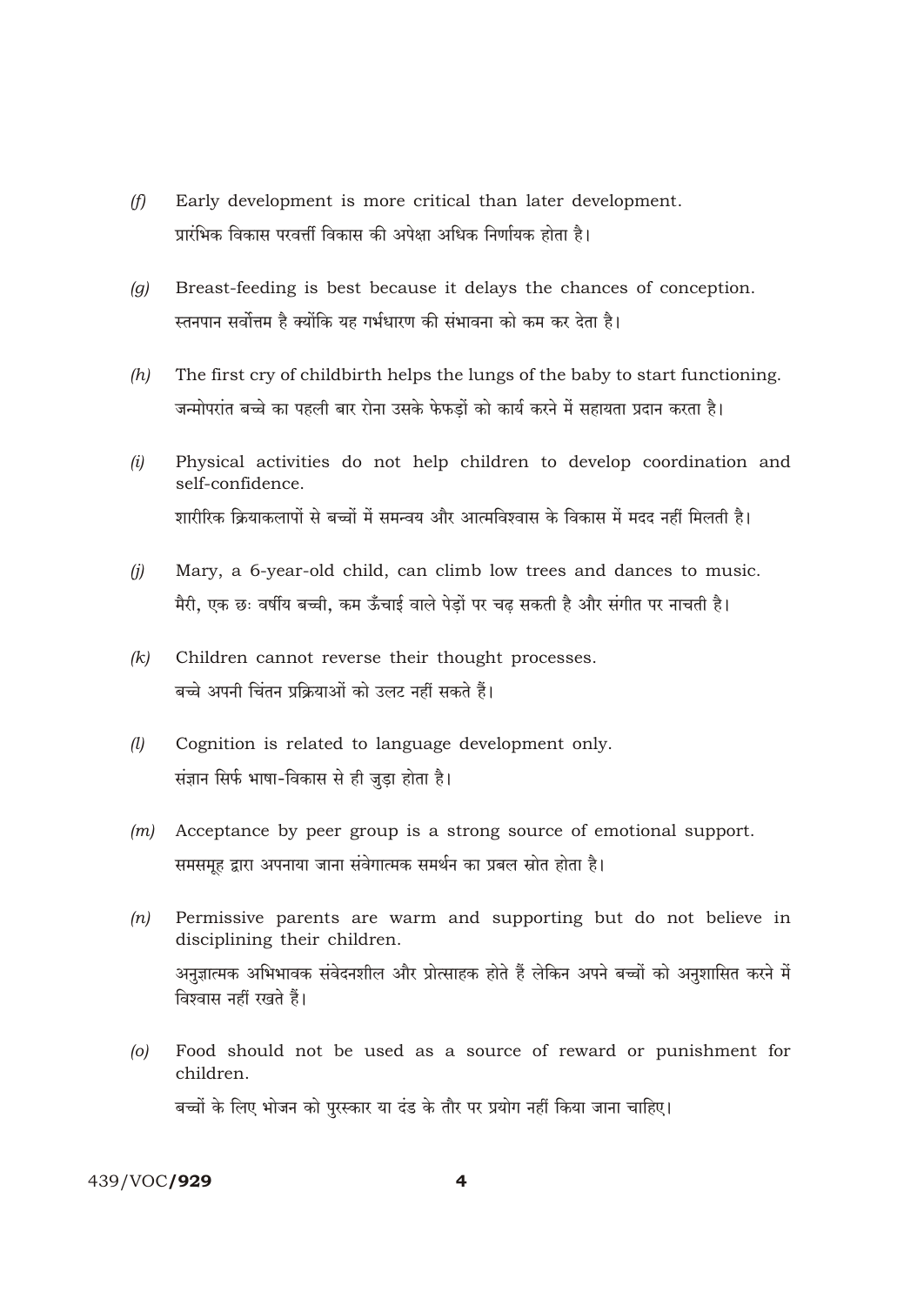- Skin rashes in children may be due to vitamin C deficiency.  $(p)$ बच्चों में चमडी में दरारें विटामिन C की कमी से हो सकती हैं।
- Delayed development in children is due to environmental factors only.  $(q)$ बच्चों में विलंबित विकास सिर्फ पर्यावरणीय कारकों से ही होता है।
- $(r)$ Development is rapid during the first two years in life. जीवन के प्रथम दो वर्षों में विकास की गति तीव्रतम होती है।
- The sequence, pattern and direction of changes vary from child to child.  $(s)$ बच्चे से बच्चे में परिवर्त्तन का अनुक्रम, स्वरूप एवं दिशा विभिन्न होते हैं।
- $(t)$ Main indicator of development is height only. विकास का मुख्य सूचक सिर्फ ऊँचाई है।
- 2. Fill in the blanks:

रिक्त स्थानों की पूर्ति कीजिए:

- The pattern of development is similar to all children but of  $(a)$ development differs. सभी बच्चों में विकास का ढंग एकसमान होता है किन्तु विकास की —— भिन्न-भिन्न होती है।
- Pre-school children have difficulty in objects into classes and  $(b)$ sub-classes. प्राग्विद्यालयी बच्चों को वस्तुओं को वर्गों एवं उपवर्गों में —— करने में कठिनाई होती है।
- $|c|$ - deficiency causes Rickets. —— की कमी से रिकेट्स रोग लग जाता है।

 $1\times 5=5$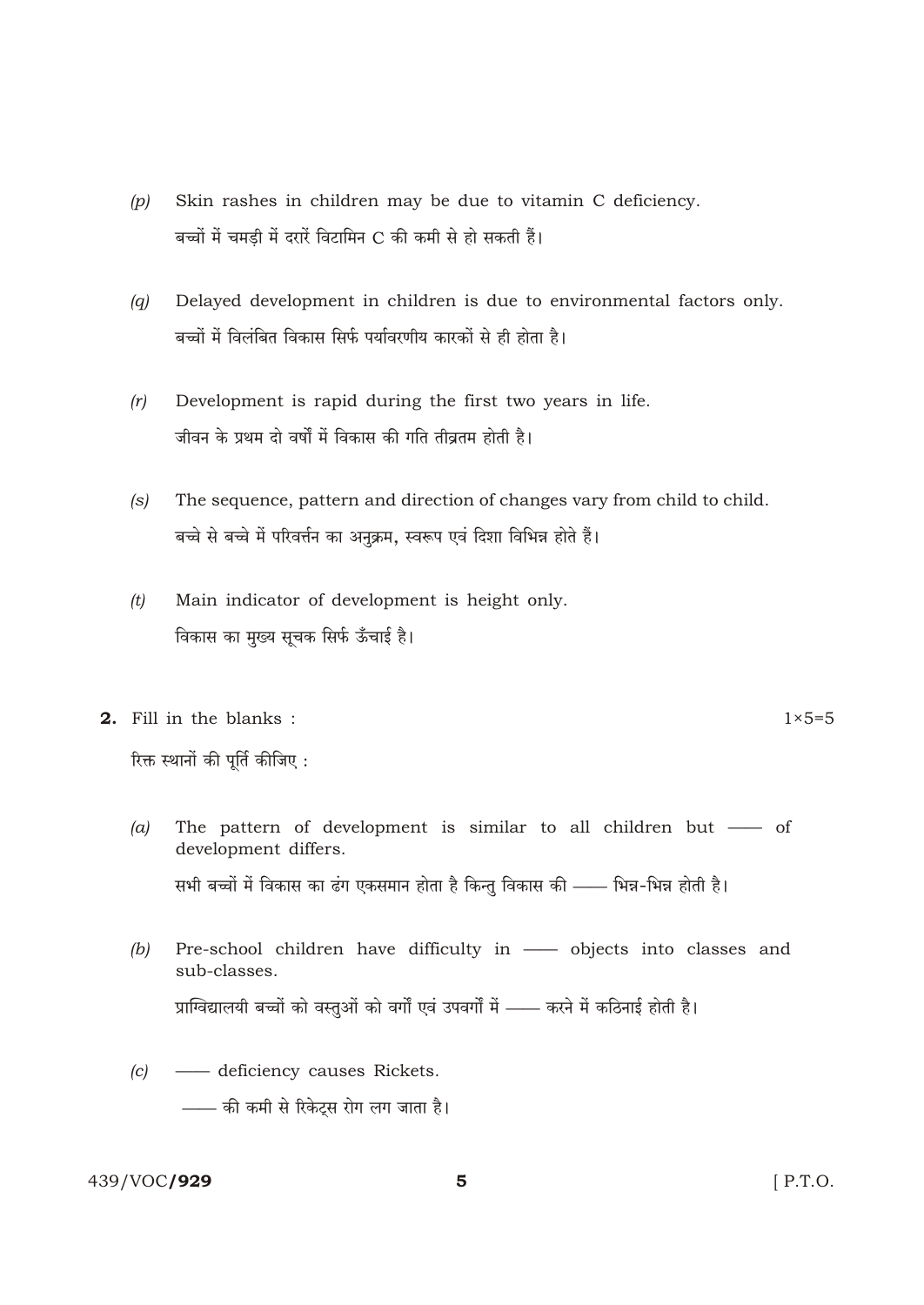- $(d)$  deficiency causes anemia. - की कमी से खून की कमी हो जाती है।
- Kwashiorkor is due to -- $(e)$ काशिओरकर —— की कमी से होता है।
- 3. Match Column-A with Column-B:

Column-A

 $Column-B$ 

Socio-emotional needs  $(a)$  Hygiene  $(1)$ (b) Love and security Other health care  $(2)$ (c) Safety  $(3)$ Mid-day meal Physically crippled baby (d) School meal programme  $(4)$ (e) Cretinism Physiological needs  $(5)$ 

## कॉलम—क को कॉलम—ख से सुमेलित कीजिए:

|     | कॉलम—क                        |     | कॉलम—ख                            |
|-----|-------------------------------|-----|-----------------------------------|
| (a) | स्वच्छता                      |     | (1) सामाजिक-संवेगात्मक आवश्यकताएँ |
|     | $(b)$ प्यार एवं सुरक्षा       | (2) | अन्य स्वास्थ्य देखभाल             |
| (c) | सुरक्षा                       | (3) | मध्याह्न भोजन                     |
|     | $(d)$ विद्यालय भोजन कार्यक्रम |     | (4) शारीरिक रूप से अपंग बच्चे     |
| (e) | जडवामनता                      |     | (5) शरीर-क्रियात्मक आवश्यकताएँ    |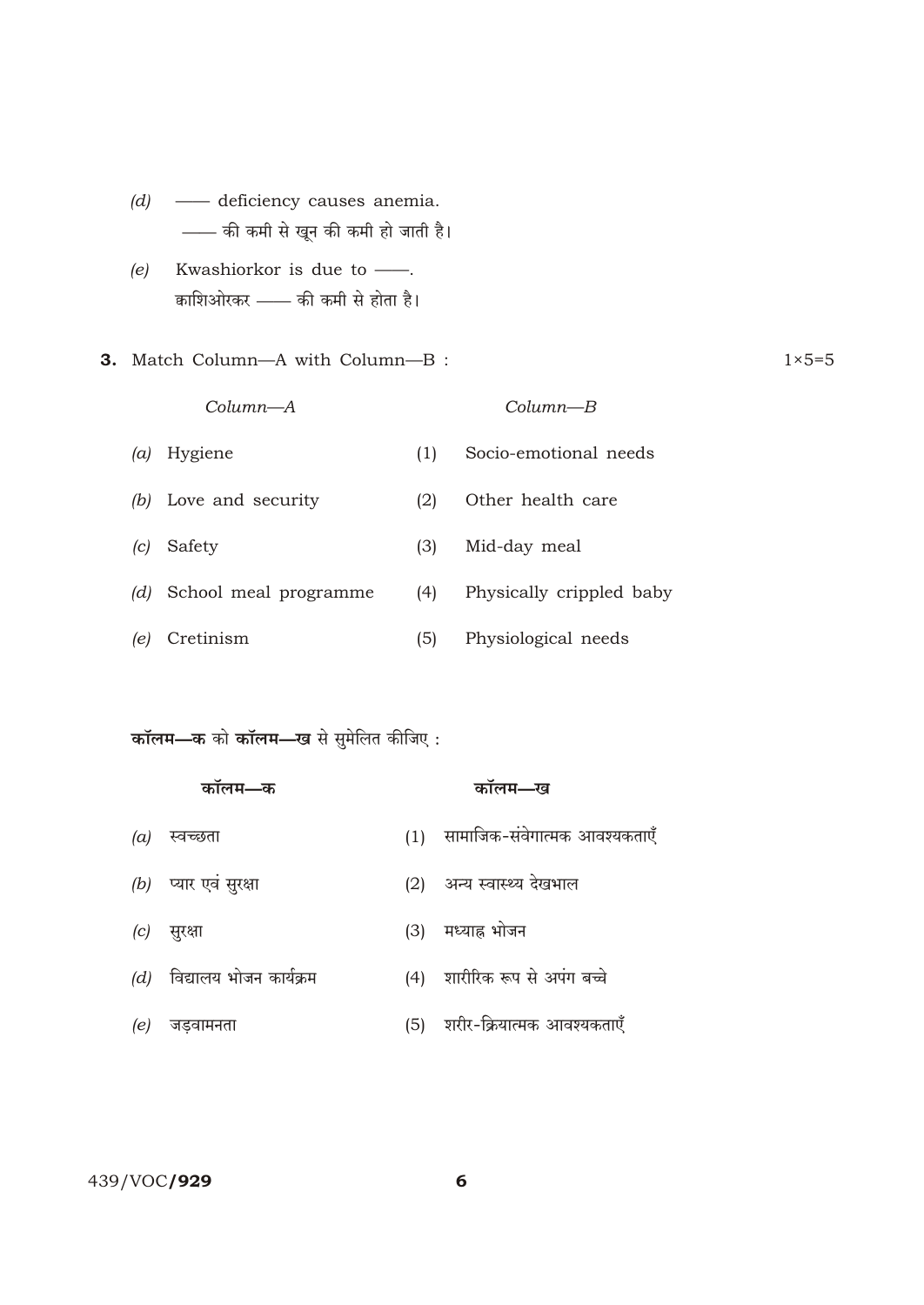4. Write short answers for the following :

निम्नलिखित के संक्षिप्त उत्तर दीजिए:

- Discuss any two features of pre-schoolers thinking under cognitive  $(a)$ development. प्राग्विद्यालयी बच्चों में संज्ञानात्मक विकास के चिंतन की किन्हीं दो विशेषताओं की चर्चा कीजिए।
- Discuss the terms growth and development with examples.  $(b)$ संवृद्धि एवं विकास शब्दों की उदाहरण सहित चर्चा कीजिए।
- 5. What are the various genetic factors that affect growth and development in children? Discuss with examples. 10

5

बच्चों की वृद्धि एवं विकास को प्रभावित करने वाले विभिन्न वंशागत कारक कौन-से हैं? उदाहरण सहित चर्चा कीजिए।

6. Develop a chart showing supplementary feeding diets of children of 5 to 6 and 7 to 10 months who are allergic to milk and its products.

5 से 6 और 7 से 10 महीने के बच्चों के लिए, जो दूध एवं इसके उत्पादों से एलर्जिक हैं, पूरक आहारों का प्रदर्शन करते हुए एक चार्ट प्रस्तुत कीजिए।

7. Explain in brief :

संक्षेप में समझाइए:

- $(a)$ Any *five* principles of development विकास के कोई **पाँच** सिद्धांत
- Any five stages of language development in children  $(b)$ बच्चों में भाषा-विकास की कोई **पाँच** अवस्थाएँ

 $5 \times 2 = 10$ 

 $5 \times 2 = 10$